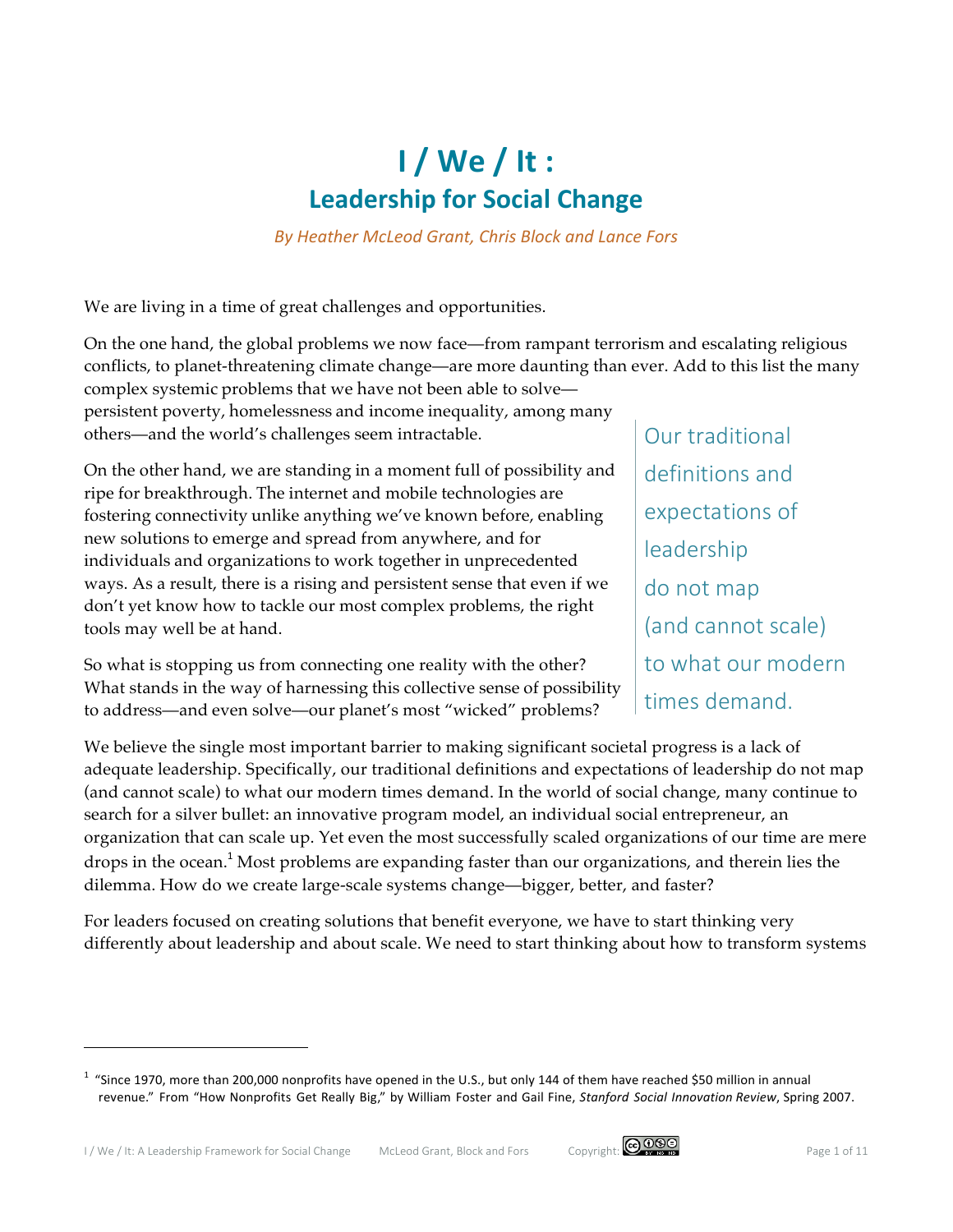that are already at scale (e.g., education reform), as well as how to align many fragmented efforts to achieve real transformation, an approach that FSG calls "collective impact."<sup>2</sup>

To create this kind of change, we need *collective problem-solving* mindsets and skills that focus beyond individual gain or institution-building. We need approaches that mobilize large numbers of people, using new tools. We need to embrace 21st century strategies to build the world that we want: one that is more peaceful, just, and sustainable.

Fostering this kind of leadership has increasingly become the focus of our respective work. While all three of us come at the challenge from different backgrounds (see bios), we have nonetheless noticed the same pattern emerging. We call it "I/We/It," a term that draws upon the work of Ken Wilber and "Integral Theory," which is portrayed as a "theory of everything" and seeks "to draw together an already existing number of paradigms into an interrelated network of approaches that are mutually enriching."<sup>3</sup> In our interpretation of this framework:

- The "I" is about individual leaders: their interior condition, the values they embody, the mindsets they hold, and the skills they possess.
- The "We" is about the collective—the relationships, organizations, and networks that leaders catalyze, build, and lead.
- The "It" is about the larger systems they hope to impact, whether they are issue-based, such as education, or placebased, such as the communities in which we live.

At its simplest level, this is a framework for what we need to learn and embrace about leadership for large-scale change and transformation.

This model also makes it easy to see the ways in which individual leaders, collective groups, and larger systems interrelate, and how each impacts the effectiveness of the others.

At its simplest level, this is a framework for what we need to learn and embrace about leadership for large-scale change and transformation.<sup>4</sup>



 $^2$  FSG defines collective impact as what "occurs when organizations from different sectors agree to solve a specific social problem using a common agenda, aligning their efforts and using common measures of success." For more on FSG and collective impact, see: http://www.fsg.org/approach-areas/collective-impact

 $^3$  See Ken Wilber and Integral Theory in Wikipedia and https://integrallife.com/integral-post/overview-integral-theory. His work was brought to our attention by our colleague, Mark Nicolson, and the Academy for the Love of Learning.

 $^4$  Our use of this framework has some interesting parallels to Marshall Ganz's "the story of me, the story of us, the story of now" framework, and other frameworks talking about "from me to we."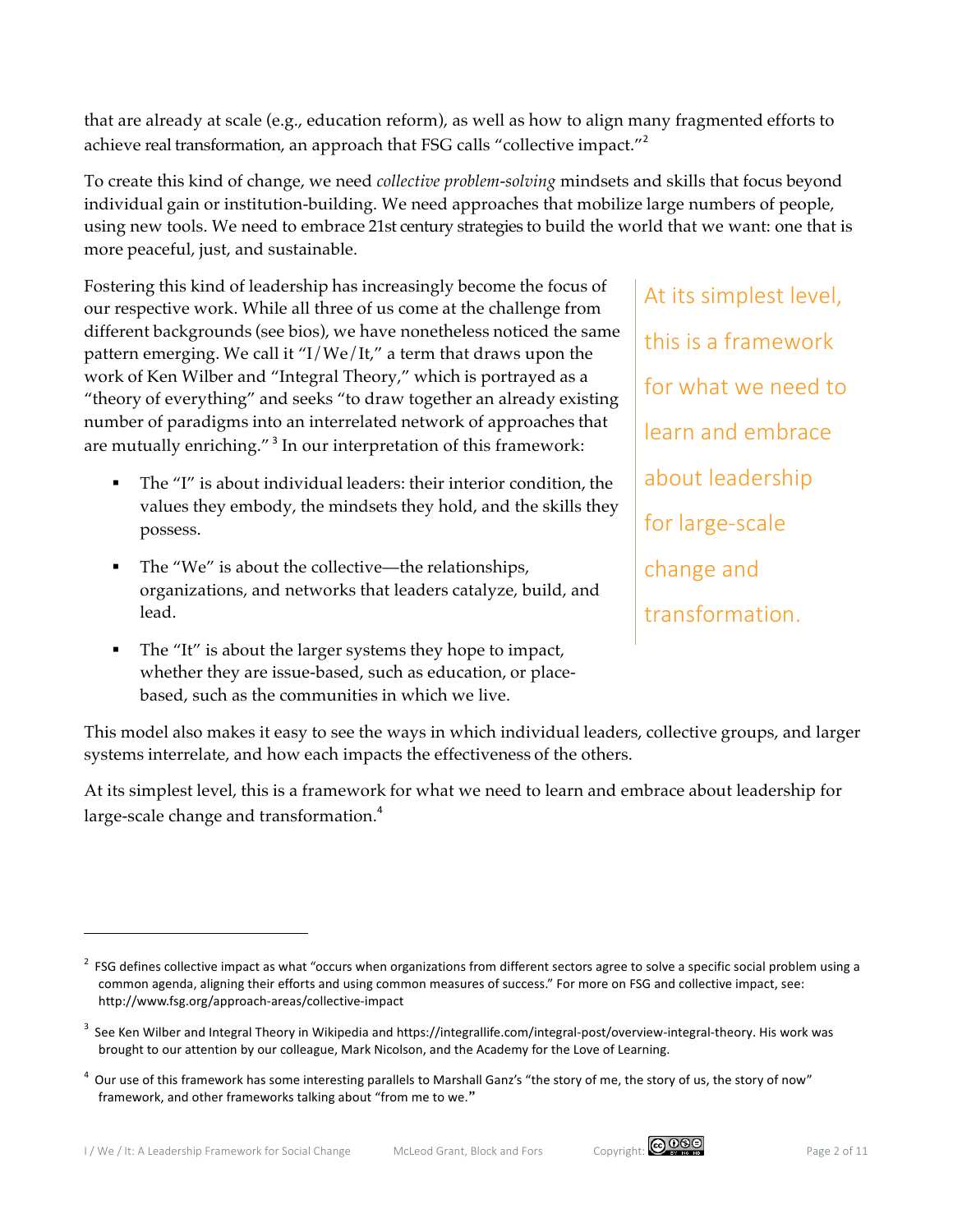# **I / We / It: A Framework for Social Change**

The good news is that new ways of thinking about leadership—and new tools and approaches for creating large-scale social change—are now emerging. Here, we explore these new mindsets, tools, and skills through the framework of I/We/It.

#### **"I": Self as Instrument**

 $\overline{a}$ 

As Bill O'Brien puts it, "The success of an intervention depends on the interior condition of the intervenor."<sup>5</sup> Leadership is about *who we want to BE* in the world, not just what we do—a belief that echoes Gandhi's imperative to "be the change." This means truly embodying and activating the values and mindsets we say that we hold. But how we think about the "I" must be embedded in a collective, not individual, context; it must be connected to both the "We" and the "It" to result in true transformation. Just working on leadership for our own personal or organizational gain won't result in larger social change.<sup>6</sup>

And yet most leadership programs today focus more on the individual than the "We" or the "It." Our society has historically celebrated the heroic leader who can rally the troops and lead us to victory, whether in the boardroom or on the battlefield. Consequently, most leadership development programs seek to build the individual's skills: via 360° feedback, or personality typing or teaching organizational management.

Instead of cultivating more heroic individuals capable of leading organizations of the past, we need to develop leaders who are embedded in a group and who are leaders for the future.

This approach is too narrow. It doesn't reflect the reality of today's complex world, or the type of collective leadership (or "system leadership"<sup>7</sup>) that is needed to truly solve large-scale problems. Instead of cultivating more heroic individuals capable of leading organizations of the past, we need to develop leaders who are embedded in a group and who are leaders for the future. These leaders need to be *in relationship* with the "We" and the "It"—and have the skills needed to build not just organizations but networks and movements.

What are some of the attributes that these "new" leaders embody? In our work, we have seen distinct patterns among leaders who operate within the I/We/It framework. First, they are obsessed with social



<sup>5</sup> Bill O'Brien, CEO of Hanover Insurance Company, as paraphrased by C. Otto Scharmer in a blog post: http://www.dailygood.org/story/450/uncovering-the-blind-spot-of-leadership-c-otto-scharmer/

 $^6$  One weakness of the human potential, or New Age, movement was that it too often focused on individual perfection and spiritual enlightenment to the exclusion of any external social impact.

<sup>&</sup>lt;sup>7</sup> Peter Senge, Hal Hamilton, and John Kania, "The Dawn of System Leadership," Stanford Social Innovation Review, Winter 2015. http://www.ssireview.org/articles/entry/the\_dawn\_of\_system\_leadership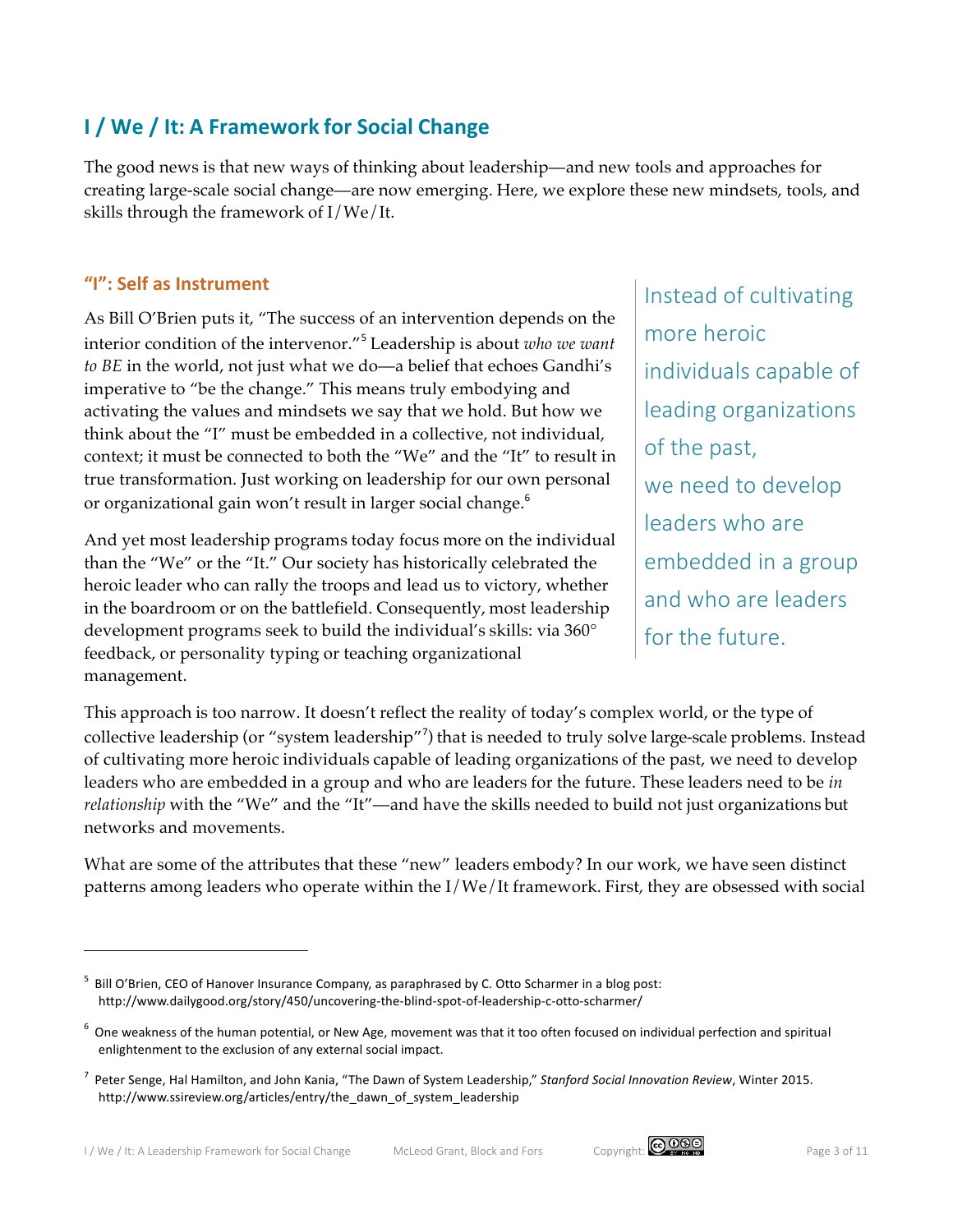impact, or achieving change that benefits the many over the few. They seek to transform social, political, or economic institutions for the greater good—not for a small subset of elites or individuals.

These leaders are also bold and courageous. It is a risk to disrupt current systems, and without courage, they wouldn't get far. At the same time, these leaders also embody humility: they are self-aware without being self-centered. They see the role they need to play in creating change, but they can lead from behind, or beside, and don't always have to be out in front. They are not in it for their own ego needs. Rather, they seek to distribute power. They realize they can never achieve "It" (systems change) without a strong "We."

By virtue of the complex work they do, these leaders also must have a high "EQ"—a relational ability, an understanding of interpersonal and group dynamics, and the ability to create trust.<sup>8</sup> And they must have high awareness of their own interior condition—their own essential nature—and how it impacts their work and the people doing that work alongside them. They create networks of people and organizations to achieve collective ends, which requires being transparent, open, and facilitative rather than directive. Again, they are "I" in relation to the "We."

The leaders of the future are boundary-crossers: people who have been influenced by multiple perspectives resulting from political, racial, and other differences. As a result, they are able to create the conditions in which groups can capitalize on the benefits, and work through the challenges of, such diversity. These leaders can translate and bridge the languages and frames of different sectors, such as business, government, and nonprofits.<sup>9</sup> Because they span boundaries, they are also able to manage dynamic tensions: they know when to use a directive style and when to use a facilitative style; when to have their organizational hat on versus their network hat; and how to balance the needs of individuals ("I") with the needs of the collective ("We").

A great example of a leader who embodies many of these attributes is Ellen Moir, the founder and CEO of New Teacher Center.<sup>10</sup> Moir is deeply committed to achieving greater social impact in the education field. She is bold and courageous, but also humble and authentic. She's able to paint a shared vision of the future—a society in which teachers are developed in order to give *all children* a great education and then mobilize others around that vision. She recognizes that leadership is a team sport and has built a great management team and board, so she is not trying to do it all herself. And she is a boundarycrosser, having worked in education and academia before building a global nonprofit.

### **"We": Creating Collectives**

 $\overline{\phantom{a}}$ 

If the "I" is about the individual leader's service to a larger cause, the "We" is about the collective: the groups and networks needed to catalyze large-scale social change. Much of the literature in the field



<sup>&</sup>lt;sup>8</sup> Daniel Goleman coined this phrase in his book *Emotional Intelligence.* 

<sup>&</sup>lt;sup>9</sup> See "Triple Strength Leadership" by Nick Lovegrove and Mathew Thomas, *Harvard Business Review*, Sept. 2013. The new Presidio Institute is also dedicated to helping train cross-sector leaders.

 $^{10}$  Lance has been Ellen Moir's principal advisor since 2005 and board chair since 2008. Heather helped develop NTC's strategic growth plan, and Chris has gotten to know her via ALF's education network.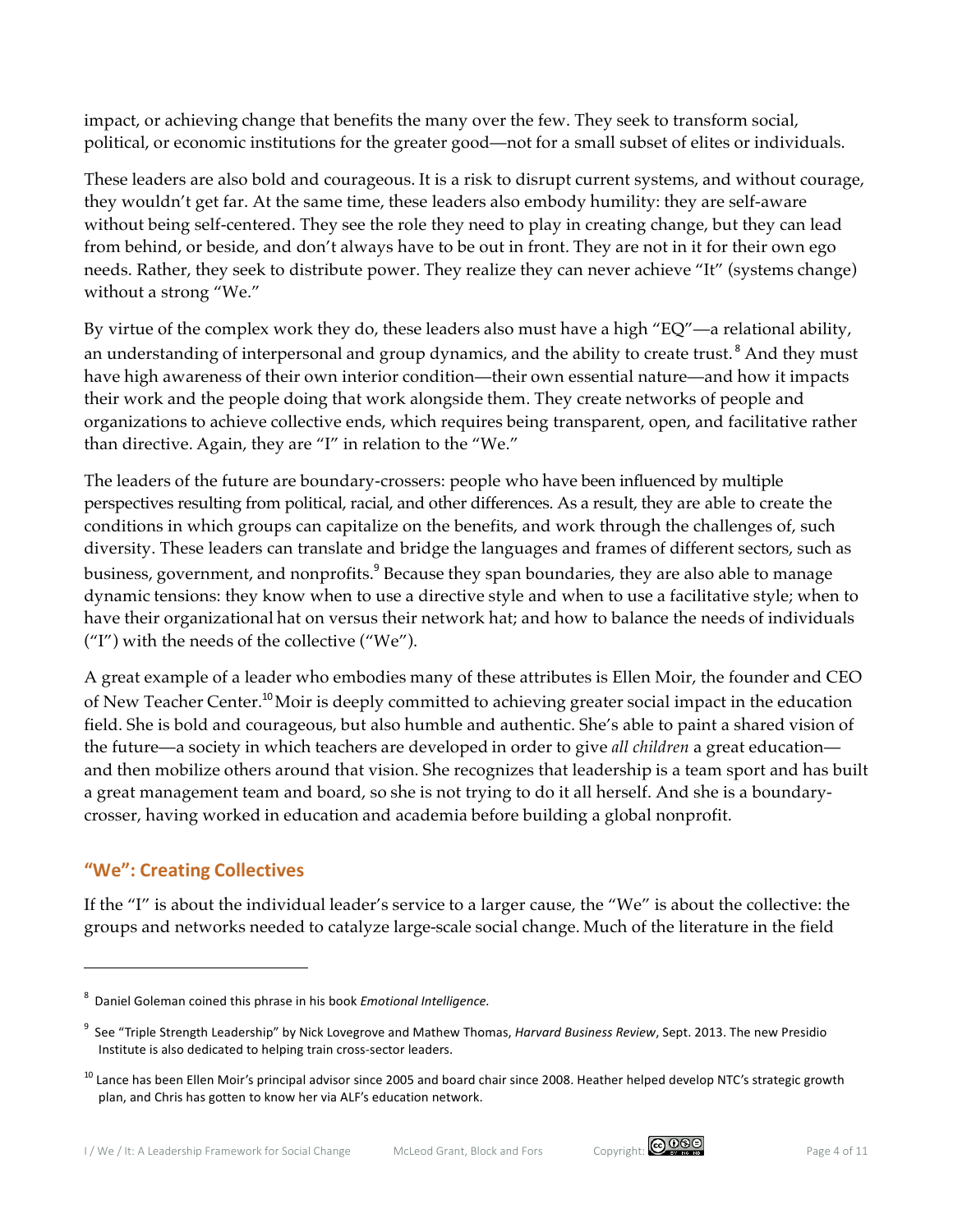over the past few years has focused on collaboration and the role of networks in creating collective impact rather than just building and scaling organizations.<sup>11</sup> This is an important and much-needed shift—one that calls out for a corresponding shift in how we think about leadership.

Just as our traditional definition of "I" has focused on the heroic individual, our traditional definition of "We" has focused too often on the organization as the unit of analysis. Historically, organizations were the most efficient way to align individuals around a shared purpose. In the for-profit sector, that purpose was to create or sell products or services that maximize financial value for shareholders. In the nonprofit sector, the purpose was more focused on achieving a larger mission, satisfying basic needs, or even eliminating a need altogether.

But in the last decade, there has been more interest in networks as a form for organizing human activity. (By definition, a social network is a group of people or organizations connected through relationships and interactions, often with a shared purpose.) The rise of social network analysis has helped us to better understand the role that informal and formal social networks play in our lives. Additionally, the internet has enabled all of us to connect much more easily, and to visualize and cultivate our own social networks in ways that were never before possible.

In some ways, networks combine the best elements of markets and organizations. As the authors of *Net Gains* put it: "A network, like a market, is characterized by decentralized, nonhierarchical decisionmaking and, like an organization, by intentional, activity-based linkages between individuals."<sup>12</sup>

Networks are more horizontal than vertical and often more porous and dynamic than organizations, enabling faster scale, better diffusion of information, greater resilience, and more innovation. (On the flip side, they can sometimes lack coordination or quality control.)

In the social sector, there is growing interest in creating social change networks, recognizing that isolated organizations alone can't solve complex systemic problems at scale. Social movements like the Civil Rights Movement have long depended on the efforts of many actors loosely coordinated, and network theory gives us new ways to conceptualize our relationships and structure our collective work. Ultimately *both* organizations and networks are needed, and more social activists are pursuing hybrid forms. Just as the boundaries

In the last decade, there has been more interest in networks as a form for organizing human activity.

between for-profits and nonprofits are breaking down—think of social enterprise, B-corps, impact investing, and corporate social responsibility—so too are the boundaries between organizations and networks.



 $11$  For more on FSG and collective impact, see: http://www.fsg.org/approach-areas/collective-impact

<sup>12</sup> Peter Plastrik and Madeleine Taylor, *Net Gains: A Handbook for Network Builders Seeking Social Change*, Version 1.0, 2006. http://networkimpact.org/downloads/NetGainsHandbookVersion1.pdf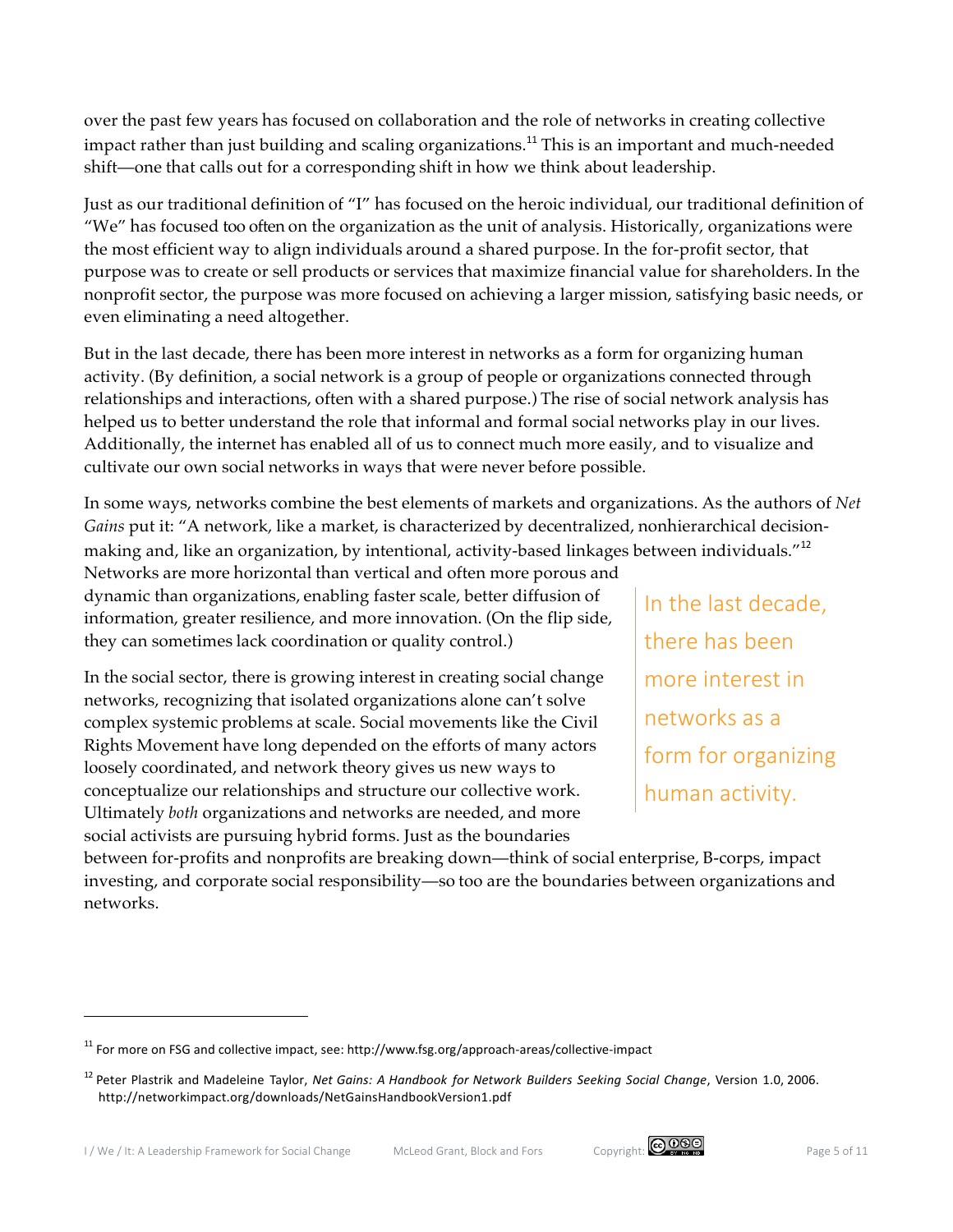Take, for example, the RE-AMP network, which Heather has studied and written about in detail.<sup>13</sup> It's a classic example of a group of individuals and organizations (in this case, nonprofits and foundations in the Midwest) coming together to create a shared understanding of a problem (climate change), innovate shared solutions, and align their actions. Through this approach, they have achieved far greater impact—in a shorter period of time, and with far fewer resources—than they could by working independently. Other groups—such as Strive Together, for which Lance is an advisor—take a similar approach, pointing to a need for backbone organizations to support the work of decentralized networks of many actors working toward a common goal and using shared strategies to get there.

To take a slightly different example, the New Teacher Center (NTC), mentioned earlier, is an organization that has become much more "networked" in its quest for greater scale. What started as a simple program to train new teachers and help them become better, faster,

Ultimately, leaders working in today's context need the ability to build and run organizations AND to catalyze and facilitate networks that are self-organizing.

has grown into a global organization that currently provides high-touch mentoring and professional development to more than 40,000 new teachers, or around 10 percent of all first- and second-year new teachers in the United States. NTC has figured out how to create networks of teachers who learn together, mentor and coach one another, and share their struggles through organized communities of practice. They have also begun using online tools and networks to deploy their training and approach, reaching many more people than they could via their in-person model. NTC represents the new "networked nonprofit, $14^4$ or a hybrid between a pure network and a pure organization.

Ultimately, leaders working in today's context need the ability to build and run organizations AND to catalyze and facilitate networks that are self-organizing. When you think of the greatest social change leaders of the last century, many of whom were ahead of their time—Martin Luther King, Jr., Mahatma Gandhi, Nelson Mandela, Gloria Steinem, Cesar Chavez—they are all characterized by their ability to lead social change on a massive scale by engaging others in their causes and movements. One could argue that networks and movements are the only way to achieve large-scale systems change, especially in the complexity of today's world.

In *The Power of Habit*, Charles Duhigg examines Rosa Parks' individual act of defiance and how it became a tipping point in the Civil Rights Movement. Duhigg explains why Parks' action was pivotal, while others' similar deeds did not have the same galvanizing effect. His explanation is an intriguing example of the I/We/It framework. "Movements don't emerge because everyone suddenly decides to face the same direction at once," Duhigg explains. "They rely on social patterns that begin as the habit



<sup>&</sup>lt;sup>13</sup> Heather McLeod Grant, "Transformer: How to Build a Network to Change a System: A Case Study of the RE-AMP Energy Network," Fall 2010. http://www.reamp.org/wp-content/uploads/2014/01/Monitor-Institute-RE-AMP-Case-Study.pdf

<sup>&</sup>lt;sup>14</sup> Our colleague Beth Kanter coined this term in her book *The Networked Nonprofit*.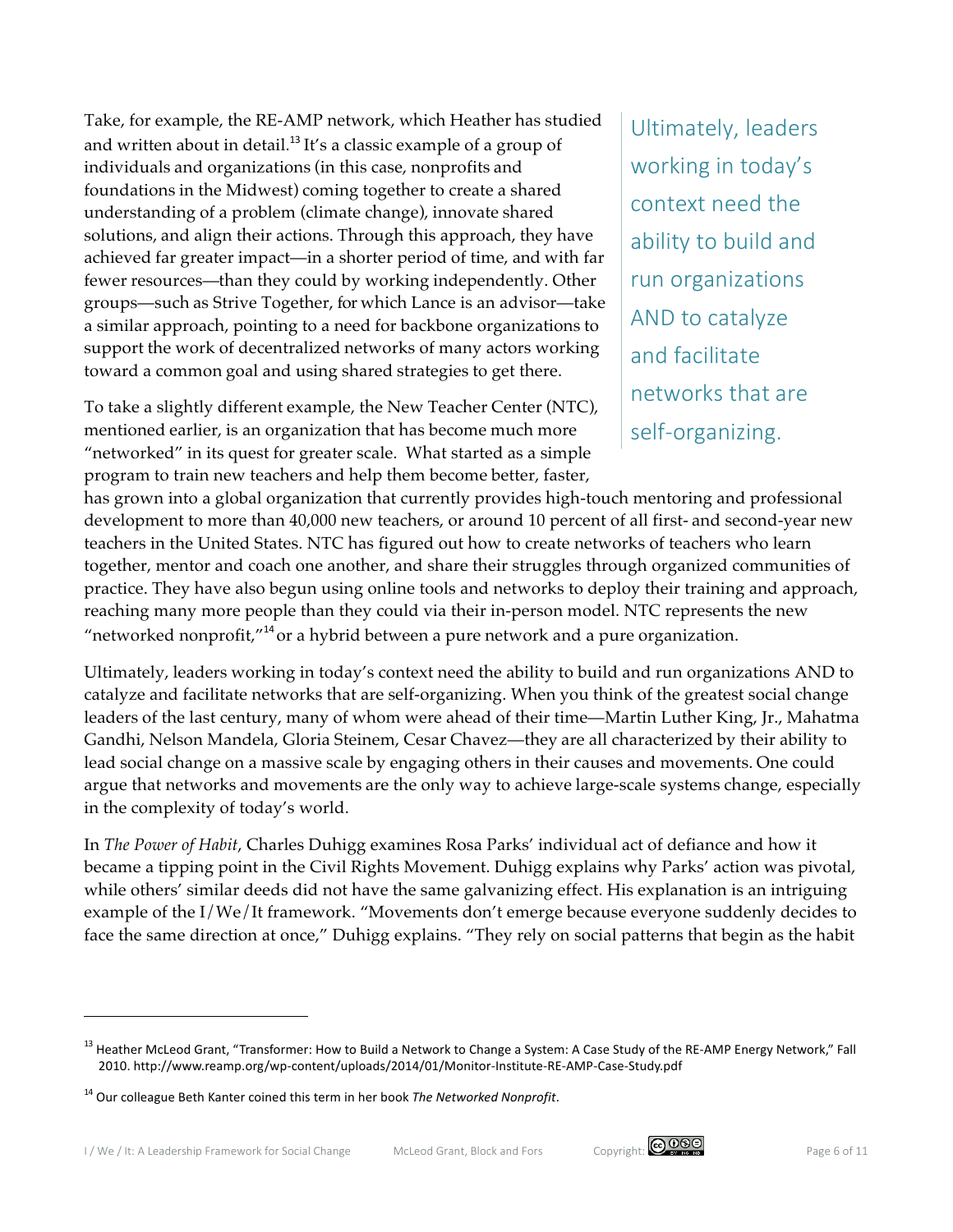of friendship, grow through the habits of communities, and are sustained by new habits that change participants' sense of self." <sup>15</sup>

Duhigg's analysis of the chain reaction of the bus boycott shows that the effect of Parks' individual act of leadership ("I") was multiplied because it caused immediate response among the many people in her network with whom she had strong ties of friendship ("We"). Subsequently, those friends used their influence within their own networks, causing a significantly more widespread response to her action. These supporters had what are called "weak ties" to Parks: they did not know her personally but were incited to action by those who did. This cascading reaction took place within the larger ecosystem of the Civil Rights Movement and ultimately resulted in significant social transformation  $("It")$ .

### **"It": Changing Systems**

 $\overline{a}$ 

The last part of the framework focuses on the "It"—or the object rather than the subject of change. The "It" can be any complex social, political, economic, or other system with many dynamic moving parts.

As noted above, the Civil Rights Movement is the classic example of a network and movement that resulted in larger systemic change. The combination of charismatic individual leaders such as Martin Luther King, Jr., and collective networks such as the Student Nonviolent Coordinating Committee (SNCC), Freedom Summer, and black churches combined to begin to change a seemingly intractable system. The "system" under attack was structural racism: discriminatory U.S. laws, social and cultural mindsets, and unfair economic practices. While the movement achieved many significant victories, arguably it has taken the last 40 years to achieve even deeper impact—and there is still much more to be achieved.

A more recent example of system-level change is marriage equality and the dramatic changes it has created in mindsets and state laws over the past decade. The movement to win equal marriage rights did not have a single individual leader but rather a number of leaders ("I") working via a network of organizations ("We") to change the hearts and minds of the average American, and ultimately the law ("It"). By taking a state-by-state, bottom-up approach, rather than a top-down federal approach, and employing social networks including the media to influence people's opinions, the Gay Rights Movement has achieved impact even more quickly than the Civil Rights Movement did in its day.

Recent successes in reducing obesity rates in young children aged two to five may also point to how networked efforts can change complex systems. As Bill Frist, MD, a former U.S. senator and trustee of the Robert Wood Johnson Foundation (RWJF), writes about the effort: "How did we begin to alter a movement that once seemed impossible to stop? I like to think of it as a good old-fashioned American mix of families, educators, policymakers, and businesses pulling together to bring about change. Parents are getting out and doing things with their kids…. Schools are offering healthy lunch choices…. Cities and states are requiring fast-food outlets to post nutrition information. Large retail chains are building fresh-food grocery stores that represent oases of healthy nutrition in 'food deserts.' Hospitals and clinics are emphasizing preventive care programs. Foundations such as RWJF, with its



<sup>&</sup>lt;sup>15</sup> Charles Duhigg, *The Power of Habit* (New York: Random House Publishing Group: 2012).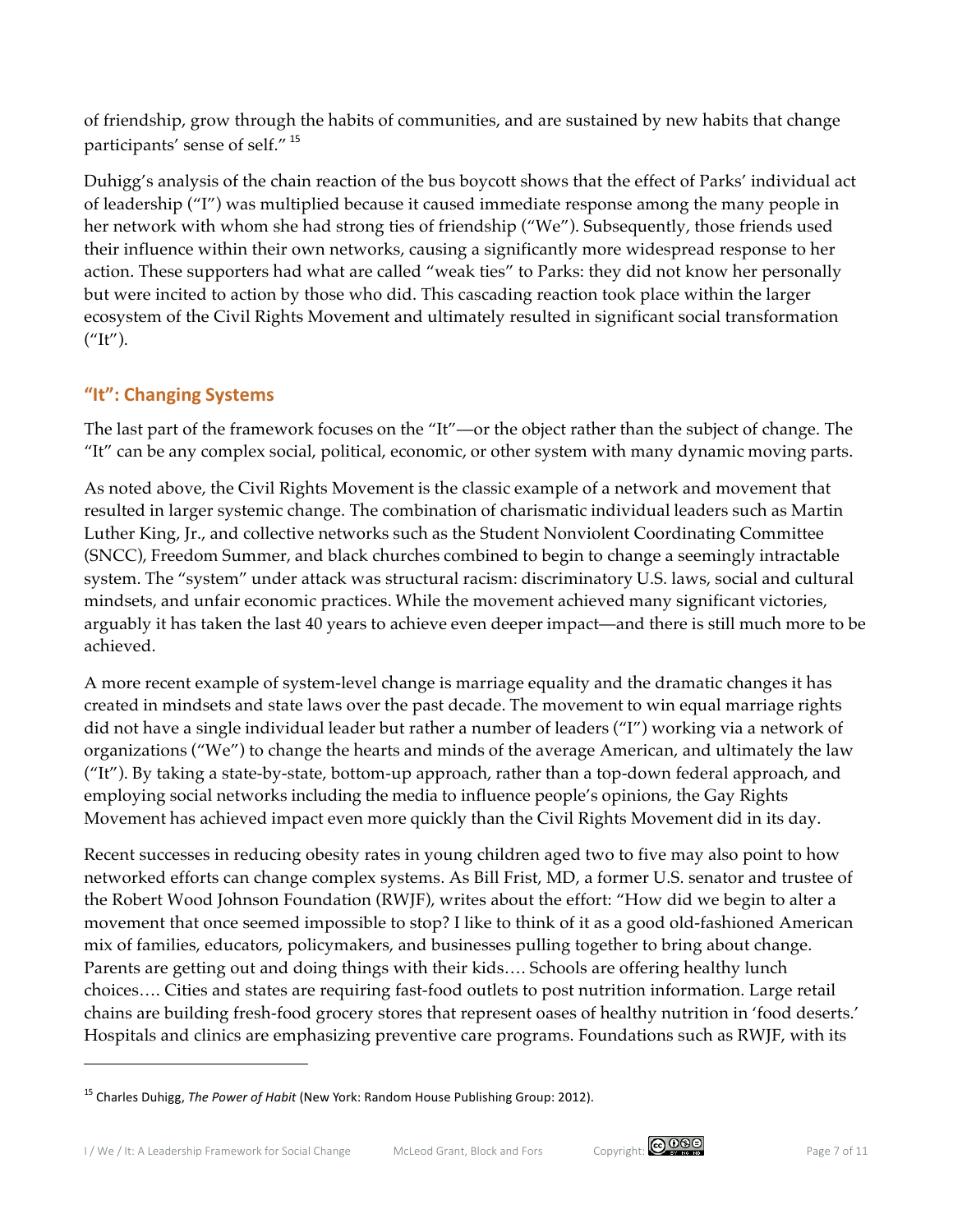efforts to build a Culture of Health, are promoting innovative pilot programs and partnerships. All these efforts, taken together, are truly making a difference."

Numerous systems thinkers and theorists have explored the ways in which complex systems operate and how we might drive larger systems change by building networks and movements. Donella Meadows focused on finding "leverage points"—places to intervene in a system that will maximize the outputs for limited inputs (i.e., generate a greater social return on investment).<sup>16</sup> Peter Senge has spent his career creating learning organizations that adapt to changing circumstances. More recently he has turned his attention to system leadership focused on social impact. <sup>17</sup> In a recent article in *Stanford Social Innovation Review*, Senge and his colleagues write about the "Dawn of System Leadership" and the need for more leaders like Nelson Mandela who can mobilize populations and change large-scale structures, such as South African Apartheid. They talk about the need for these leaders to use new tools in their work—tools that help them see the larger system, "integrate the different mental models of multiple stakeholders," reflect and foster "generative conversations," and co-create the future.

Others are starting to write and talk about system leadership, though some use different language for it. The Leadership Learning Community has been writing about what they call "leadership for a new era" and exploring the connections between leadership and networks, and networks and systems change.<sup>18</sup> Ron Heifitz and Cambridge Leadership Associates have been writing about "adaptive leadership" for years and have built models to help leaders develop these skills. Other ideas are coming from the "design thinking" and innovation movements—from leaders at the d.school at Stanford and Ideo.org. These practitioners focus on innovative leaders (or "innovators before innovation") who can bring different groups together, get them to reflect on their problems, and innovate new solutions to prototype and then scale up.

#### **Developing System Leaders**

In thinking about the new toolkit for social impact that is required today, we too have been trying to articulate the new competencies that leaders must embrace, as well as identify various exercises for helping them develop new mindsets and skills. What our framework and these other frameworks have in common is a shared set of fundamental assumptions:

- Individual heroic leadership is not sufficient. We must start thinking of leadership more collectively and cultivate leaders for the whole system.
- § Programs and organizations alone can't create systemic change, so we need to *also* build networks and movements. We need to engage the people in these systems to be part of the change.



<sup>&</sup>lt;sup>16</sup> See *Thinking in Systems: A Primer*, by Donella Meadows.

<sup>&</sup>lt;sup>17</sup> Peter Senge, Hal Hamilton, and John Kania, "The Dawn of System Leadership," Stanford Social Innovation Review, Winter 2015. http://www.ssireview.org/articles/entry/the\_dawn\_of\_system\_leadership

 $18$  See Leadership Learning Community's website for their multiple publications.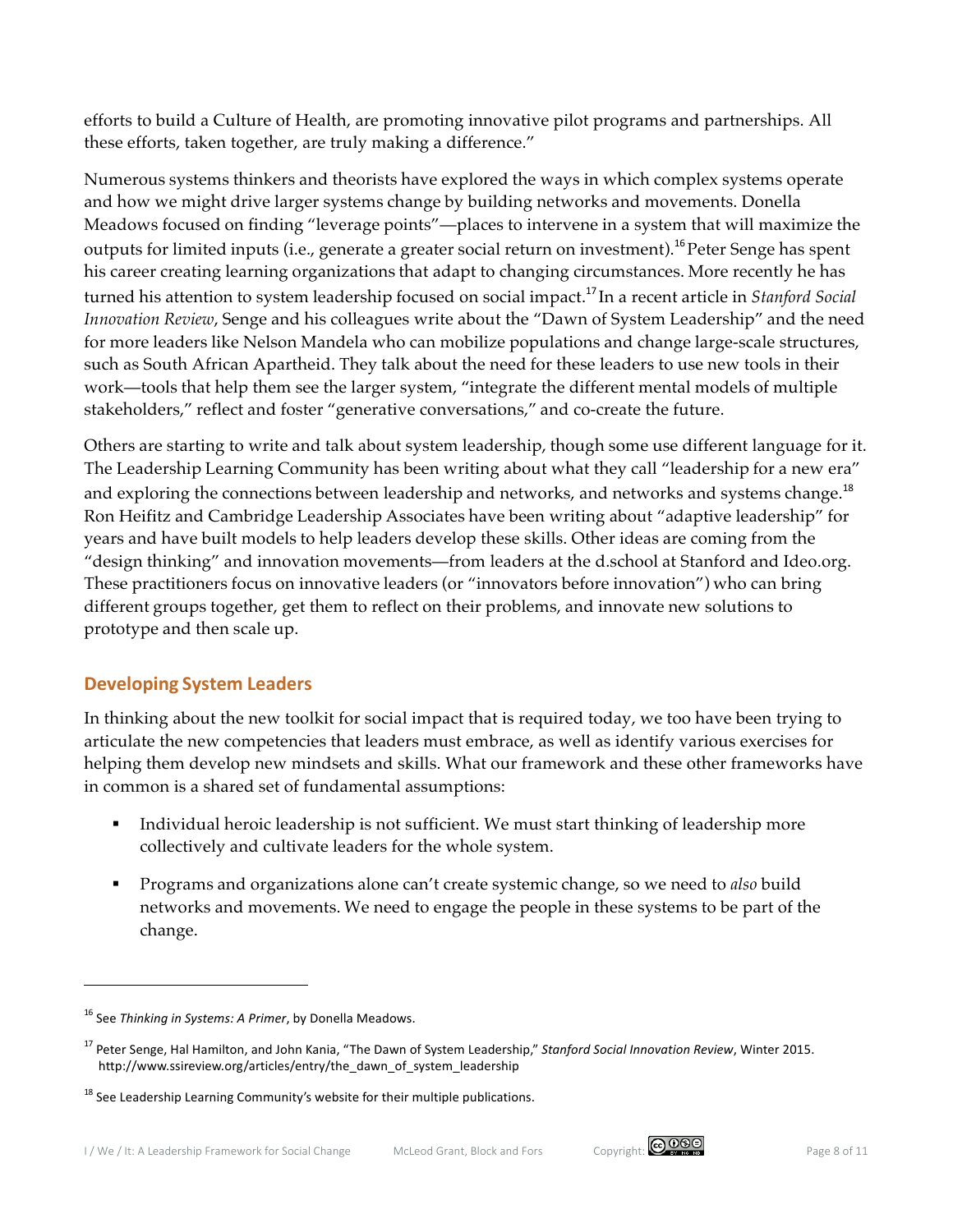- We need new collective tools and processes to bring people with diverse backgrounds together to create shared understanding of a problem, ideate new solutions, and then try them out. This also means allowing some experiments to fail.
- We need to design these networks or groups to be resilient, adaptive, and able to scale or diffuse what works while also transforming the larger system around them.

In the summer of 2014, we convened a small group of practitioners running "transformative leadership" programs, including the Living Cities' Integration Initiative, the Omidyar Fellows in Hawaii, Rockwood Leadership, BALLE's leadership program, and the programs with which we personally have been deeply involved—the Irvine New Leadership Network, American Leadership Forum Silicon Valley, Social Venture Partners International, and Strive Together. We spent three days sharing our models, our frameworks, and our "toolkits," and learning from one another about what's working in this emerging field.

While three days wasn't nearly enough time to deeply understand all the nuances of one another's work, it did feel like we were landing on something important. We're all experimenting with ways of teaching an integrated toolkit that maps to the I/We/It framework. We're all trying to

We have learned a few things about what the critical success factors are for helping others develop the skills they need to lead in the future.

figure out how to teach leaders the skills, tools, and mindsets of the future. And we're all committed to sharing what we're learning along the way.

As Senge et al recently wrote in the *Stanford Social Innovation Review*: "The variety of helpful tools and approaches available today is large and growing, and system leaders should be knowledgeable about what is available.<sup>"19</sup> Through our work, we have started to experiment with our own list of the mindsets and skills that new leaders need, including exercises, frameworks, and critical knowledge and we've found that the I/We/It framework is a useful way of organizing these diverse competencies.

### **Early Lessons**

 $\overline{a}$ 

Our thinking and our tools have been particularly informed by the programs we've led over the past few years. Chris was, until recently, the CEO of the American Leadership Forum-Silicon Valley (ALF-SV), one of the oldest cross-sector leadership programs in the country, founded more than 30 years ago. Heather has led the Irvine Foundation's New Leadership Network in Fresno, CA, a cross-sector leadership program launched in 2013, grounded in new ideas related to system leadership. Lance has engaged with each of these networks as a participant, teacher and advisor, in addition to advising other leadership programs like the New Teacher Center, and FSG's Collective Impact Forum.

ALF-SV has long believed that the opportunity for established leaders to form deep relationships across sectors is *essential* to community change. A core tenant of its approach is giving leaders time to



<sup>&</sup>lt;sup>19</sup> Peter Senge, Hal Hamilton, and John Kania, "The Dawn of System Leadership," Stanford Social Innovation Review, Winter 2015. http://www.ssireview.org/articles/entry/the\_dawn\_of\_system\_leadership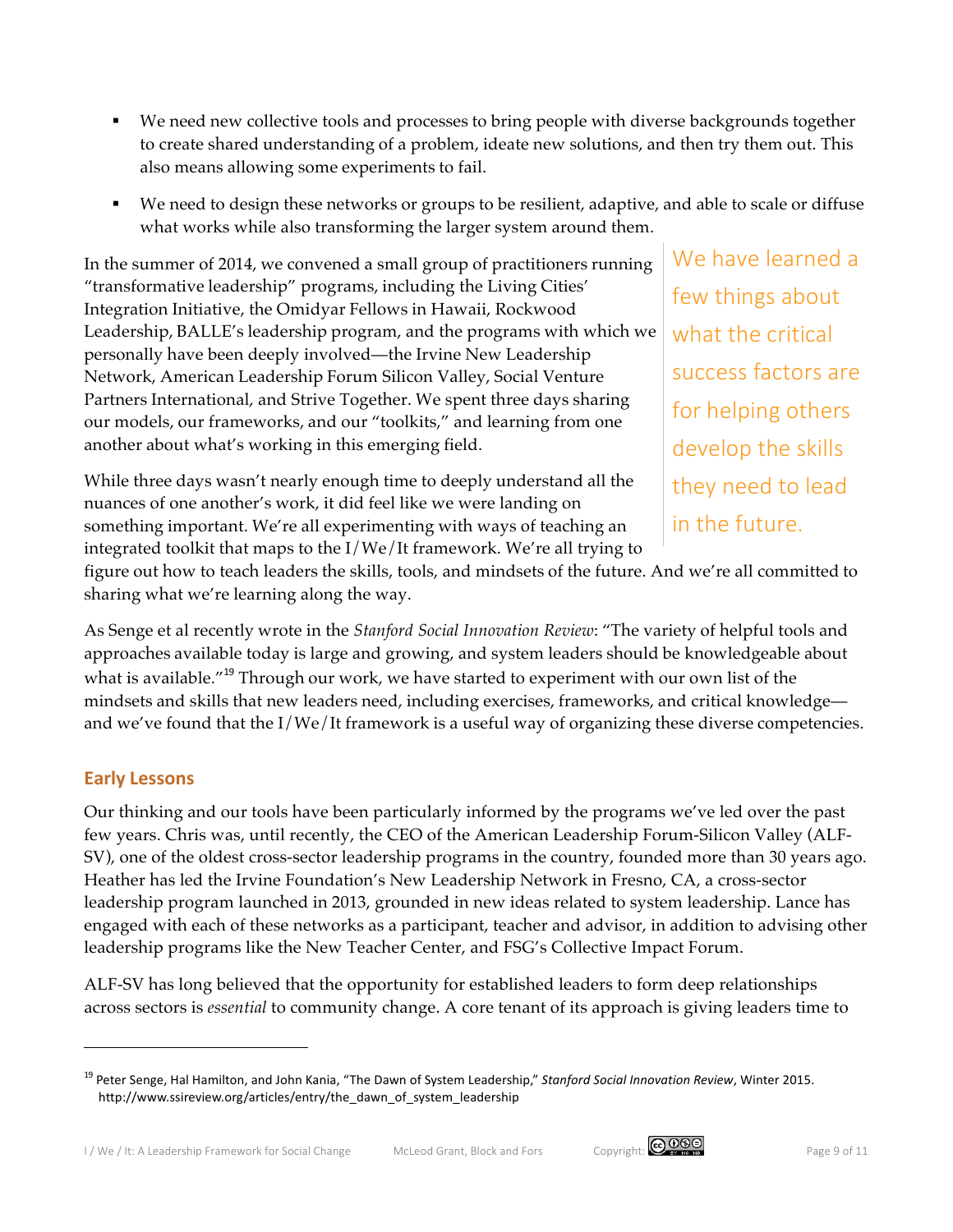dialogue with each other, and experience how they "show up." Recently, ALF began emphasizing the "I" of leadership, teaching mindfulness as a tool to help leaders slow down and develop a keener awareness of their interior condition. Yet, while there are many examples of ALF leaders forming deep relationships and spinning off important programs, this impact has not yet translated into the transformation that is ultimately needed. As a result, ALF is now turning its focus more intently to the "It" of creating systemic change.

The Irvine Foundation's New Leadership Network (NLN) created its program design by borrowing elements from ALF and others. However, early in the network's formation, NLN chose to focus more on the "It" of systems change, and less on the "I" aspect of leadership. Program participants move though highly-interactive peer-learning experiences over a period of six months, which expose them to a number of social change tools such as network mapping, design thinking, systems dynamics, and relationship-building. Because NLN's focus has been on community-wide impact from its inception, by the close of 2015, NLN had launched more than 80 collaborations in Fresno, CA alone—half of which are already producing measurable outputs. ALF-SV has learned a great deal from NLN's work, and has subsequently calibrated its approaches toward the "It" goals of community transformation.

Through our experiments with these and other leadership programs, we have learned a few things about the critical success factors necessary for helping others develop the skills they need to lead in the future. First, the training must be highly interdisciplinary in nature, and the content must be curated from a number of fields. This is not about a single tool or silver bullet, but rather about combining multiple tools to respond skillfully to changing contexts. It's about developing and practicing with a whole toolkit.

Second, any kind of training for adult learners must be highly experiential and hands-on. It must draw on participants' own learning and experiences, not just offer talking heads or "expert" lectures. It must incorporate elements of peer learning and support, real-time case studies, and reflection on one's own leadership journey. Adults learn best when they can combine action and reflection in dialogue with their peers.

Lastly, any kind of training or developmental program must seek the simplicity on the other side of complexity—reducing sometimes complicated theories and frameworks to simple concepts and tools that are easy to understand and retain. This means taking many different bodies of work and boiling them down to the most essential concepts that can be transferred or taught. It's not an academic approach—it's an approach centered on practitioners, the ultimate end users who will benefit most from these new tools.

Regardless, one thing is certain: the leadership mindsets and skills that got us here today will not help us solve the problems of tomorrow. If we truly hope to achieve large-scale social change, then we need to start thinking—and leading—our way into a new way of being.

###